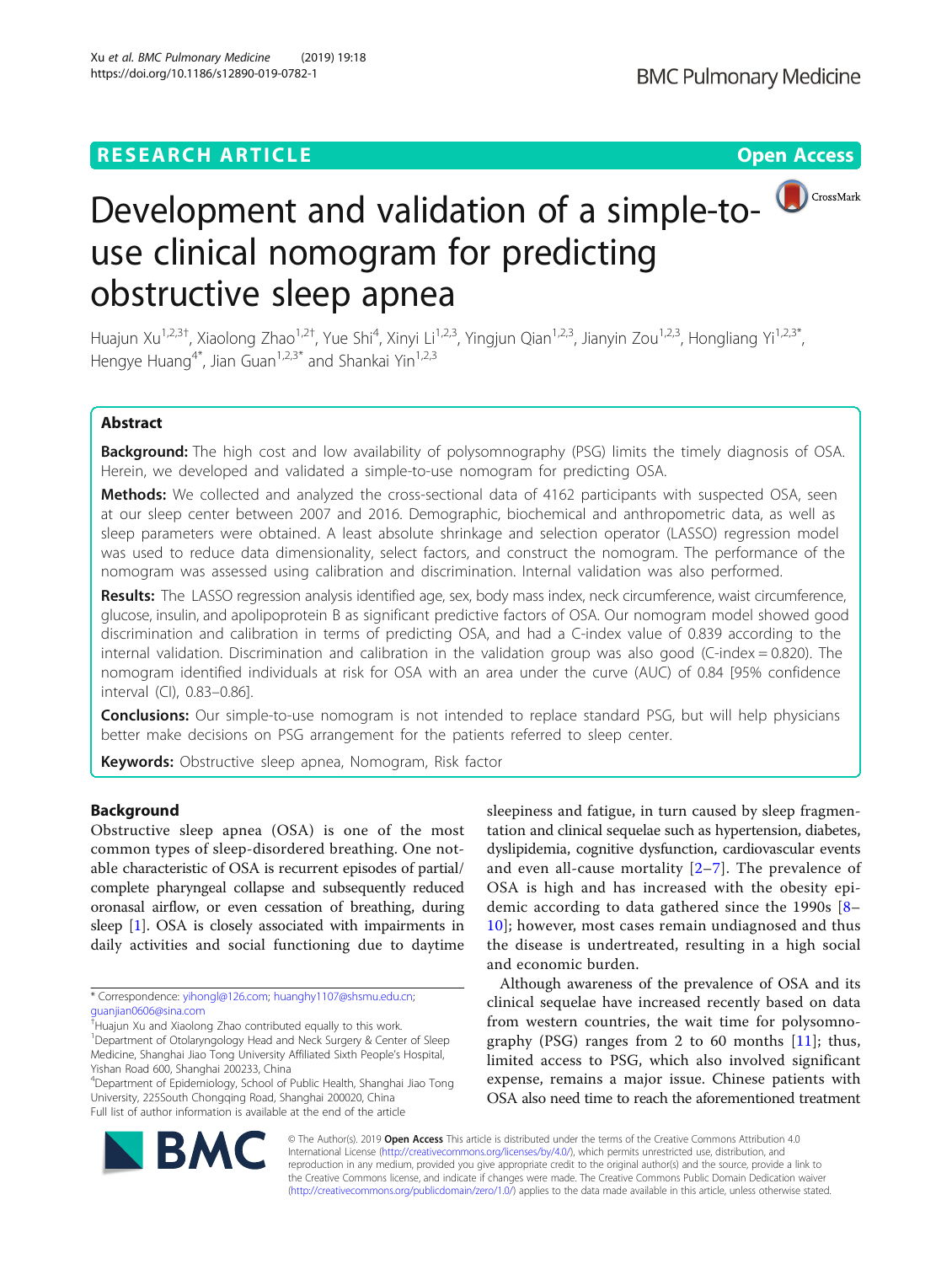plan due to a lack of readily available PSG labs. A delayed diagnosis in turn results in delayed OSA treatment and, consequently, more comorbidities. Thus, a simple-touse and reliable method to identify and triage patients at high risk for OSA is urgently needed.

Well-designed questionnaires [i.e., the STOP-Bang questionnaire (SBQ), STOP questionnaire (STOP), Epworth Sleepiness Scale (ESS) and the Berlin questionnaire (BQ)] have been designed as substitute methods for diagnosing OSA in the absence of standard PSG. However, the results have been unsatisfactory. In a recent meta-analysis, pooled specificity was low, ranging from 42 to 65% [[12](#page-7-0)]. Furthermore, questionnaires can be susceptible to bias and snoring is not amenable to self-report, as OSA symptoms occur during sleep. Uncertainty exists about the accuracy and clinical utility of the abovementioned screening tools [[13\]](#page-7-0). An optimized diagnostic tool that combines multiple, objective clinical biomarkers, to avoid bias, has yet to be developed.

No study has determined whether using a combination of objective, clinical biomarkers confers a good diagnostic ability for OSA. Therefore, the aim of our study was to develop and validate a simple-to-use nomogram that incorporated objective demographic, biochemical, and anthropometric parameters to determine whether this nomogram minimized the number of missed OSA diagnoses.

#### Methods

Our study used a cross-sectional design, was performed in accordance with Declaration of Helsinki and its amendments, and was approved by the Ethics Committee of Shanghai Jiaotong University Affiliated Sixth People's Hospital, Shanghai, China. Written informed consent was obtained from each subject before study enrollment.

#### Study population

Subjects who complained of snoring or other symptoms (such as daytime sleepiness) of OSA, and who were referred to our sleep center between 2007 and 2016 were consecutively enrolled. All subjects completed questionnaires, which were collected and checked by two independent investigators and captured medical history and health status of the subjects. The exclusion criteria were age less than 18 years; serious systemic disease (i.e., congestive heart failure, severe intrinsic pulmonary disease, chronic kidney disease or hepatic disease); pregnancy; had anti-diabetes and taken lowing-lipids drugs and previous OSA treatment. Subjects with missing clinical data were also excluded from the final analysis on agreement among all authors.

# Data collection and analysis Anthropometric measurements

Height and weight were measured with the subjects in light clothing and bare feet, as previously described [\[14](#page-7-0)]. Weight was measured by an electronic scale. Height was measured from the feet to the head, as the maximum distance when subjects were standing up straight. Body mass index (BMI) was defined as weight (kg) divided by height in meters<sup>2</sup>. Neck circumference (NC) was measured at the level of the cricothyroid membrane; hip circumference (HC) was measured as the maximum girth at the greater trochanters; waist circumference (WC) was measured at the middle of the lower costal margin and iliac crest. All anthropometric data mentionedabove were recorded twice.

#### Biochemical measurements

A fasting blood sample was drawn from the vein of each subject at 7 AM after PSG monitoring. The serum lipid profile, including total cholesterol (TC), triglycerides (TG), high-density lipoprotein cholesterol (HDL-C), low-density lipoprotein cholesterol (LDL-C), apolipoprotein A-I (ApoA-I), apolipoprotein B (ApoB), apolipoprotein E, and lipoprotein (a)  $[Lp(a)]$  were measured using routine procedures at our hospital laboratory, as previously described [[14](#page-7-0)]. Serum glucose levels were measured using an auto analyzer (Hitachi, Tokyo, Japan), and serum insulin levels were measured using an immunoradiological method [\[15\]](#page-7-0).

## Sleep evaluation

Objective sleepiness was evaluated by standard PSG (Alice 4 or 5; Respironics, Pittsburgh, PA, USA) according to the American Academy of Sleep Medicine  $(AASM)$  2007 guidelines [\[16\]](#page-7-0). A posture and snoring sensor was equipped and an electroencephalogram, bilateral electrooculogram, modified lead II electrocardiogram, bipolar chin electromyogram, oral airflow, nasal airflow (with nasal cannula), pulse oximetry, thoracic and abdominal respiratory effort were obtained. The sleep recordings were staged automatically and then checked by a skilled technician manually.

Apnea was defined as an absence of oronasal airflow by at-least 90% relative to baseline and lasting  $\geq 10$  s. Hypopnea was defined as any upper airflow reduction of 50% for at least 10 s, accompanied by either a decrease in oxyhemoglobin saturation at least 3% or terminated by awakening. Arousal was defined as abrupt shifts in EEG electroencephalographic frequency lasting for  $\geq 3$  s [[16\]](#page-7-0). The apnea-hypopnea index (AHI) was given by the number of apnea and hypopnea events per hour of sleep. The oxygen desaturation index was defined as the total number of episodes of oxyhemoglobin desaturation ≥3% per hour of sleep. The micro-arousal index was defined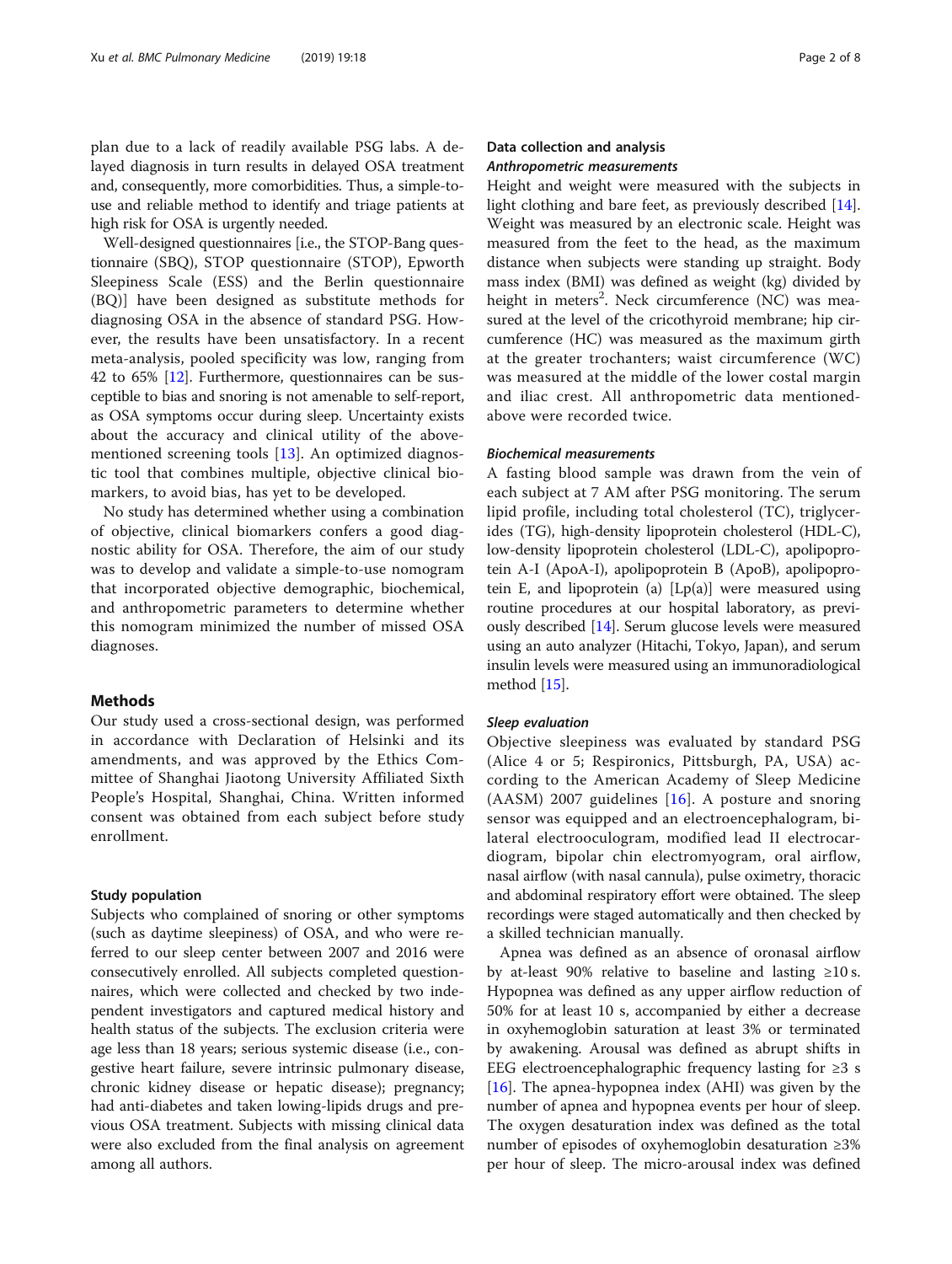<span id="page-2-0"></span>as the average number of arousals per hour of sleep. OSAS was diagnosed as the AHI  $\geq$  5 times per hour. OSAS was classified as mild (5~ 15), moderate (15 ~ 30), or severe ( $\geq$  30), respectively [[16](#page-7-0)].

## Statistical methodology

The statistical analysis was conducted using R (ver. 3.0.1, Vienna, Austria) and MedCalc software (ver. 12.7.3, Ostend, Belgium). The glmnet package in R was used for the least absolute shrinkage and selection operator (LASSO) logistic regression, and significant factors there in were used to construct the nomogram [\[17\]](#page-7-0), for detail, please see Additional file [1.](#page-6-0) Validation was conducted using one thousand bootstrap analyses. Calibration diagrams were established as previously described [[18](#page-7-0)]. To evaluate the predictive or discriminatory abilities of this model, an index of probability of concordance (C-index) was calculated among predicted and actual outcomes [[19](#page-7-0)]. The C-index had a range from 0.5 to 1.0, with 0.5 was considered to be random chance; 1.0 was denoted as perfect discrimination [\[19](#page-7-0)]. The LASSO feature regression model was used to distinguish OSA from non-OSA cases. Area under the curve (AUC) in receiver operating characteristic (ROC) analysis was used to evaluate predictive accuracy. Two-sided  $p$ -values < 0.05 was considered as statistical significance.

## Results

## Demographic characteristics of the study subjects

A total of 4162 consecutive participants who underwent full-night standard PSG were finally included in our study. We randomly selected 2913 subjects (70%) for inclusion in the training group, and the remaining 1249 (30%) were assigned to the validation group using a random number table. The demographic characteristics of the training and validation groups are summarized in

Table 1 Clinical characteristics of the training and validation group

| Characteristics<br>Demographics | Training group ( $n = 2913$ ) |                      |           | Validation group ( $n = 1249$ ) |                          |           |
|---------------------------------|-------------------------------|----------------------|-----------|---------------------------------|--------------------------|-----------|
|                                 | non-OSA $(n = 537)$           | $OSA (n = 2376)$     | $P$ value | non-OSA $(n = 238)$             | $OSA (n = 1011)$         | $P$ value |
| Age, years                      | $37(30-47)$                   | $42(34-53)$          | < 0.001   | $37(30-47)$                     | $43(34 - 53)$            | < 0.001   |
| Male (%)                        | 58.8                          | 84.7                 | < 0.001   | 61.8                            | 84.6                     | < 0.001   |
| BMI, Kg/m <sup>2</sup>          | 23.71(21.79~25.52)            | 27.04(24.77~29.39)   | < 0.001   | 23.28(21.29~25.71)              | 26.45(24.45~29.06)       | < 0.001   |
| NC, cm                          | $36(34-39)$                   | $40(38 - 42)$        | < 0.001   | 36.75(34~38)                    | $40(38 - 42)$            | < 0.001   |
| WC, cm                          | $86(80-92)$                   | $97(91 - 103)$       | < 0.001   | 85 (79~92)                      | 96(90~103)               | < 0.001   |
| HC, cm                          | 96(92~100)                    | 102(97~106)          | < 0.001   | 96(92~100)                      | 101(97~106)              | < 0.001   |
| Glucose (mmol/L)                | $5.01(4.65 - 5.31)$           | $5.31(4.97 - 5.82)$  | < 0.001   | $4.97(4.65 - 5.30)$             | $5.28(4.94 - 5.77)$      | < 0.001   |
| Insulin (uU/ml)                 | $7.35(5.23 \sim 10.49)$       | 11.65(7.96~16.90)    | < 0.001   | 7.11(4.92~9.83)                 | $10.18(6.75 \sim 15.78)$ | < 0.001   |
| SBP, mmHq                       | 120(110~126)                  | 125(117~135)         | < 0.001   | $120(111 - 126)$                | 125(116~135)             | < 0.001   |
| DBP, mmHq                       | $77(70 - 81)$                 | $80(74 - 88)$        | < 0.001   | $77(70 - 82)$                   | $80(73-87)$              | < 0.001   |
| TC                              | 4.36(3.76~4.91)               | $4.75(4.20 - 5.35)$  | < 0.001   | $4.30(3.75 - 4.95)$             | 4.78(4.19~5.40)          | < 0.001   |
| TG                              | $1.10(0.75 - 1.58)$           | 1.63(1.16~2.38)      | < 0.001   | $1.12(0.72 - 1.62)$             | $1.62(1.12 \sim 2.35)$   | < 0.001   |
| HDL-C                           | $1.10(0.96 - 1.285)$          | $1.02(0.90 - 1.18)$  | < 0.001   | $1.10(0.96 - 1.29)$             | $1.03(0.90 - 1.18)$      | < 0.001   |
| LDL-C                           | 2.63(2.14~3.14)               | $3.02(2.53 - 3.53)$  | < 0.001   | $2.63(2.18-3.23)$               | $3.02(2.50-3.59)$        | < 0.001   |
| ApoA-l                          | $1.10(0.96 \sim 1.25)$        | $1.05(0.95 - 1.19)$  | < 0.001   | $1.07(0.96 - 1.22)$             | $1.07(0.96 - 1.19)$      | 0.409     |
| ApoB                            | $0.74(0.63 - 0.86)$           | $0.84(0.74 - 0.96)$  | < 0.001   | $0.72(0.63 - 0.87)$             | $0.84(0.74 - 0.96)$      | < 0.001   |
| ApoE                            | 3.89(3.22~4.69)               | $4.32(3.55 - 5.46)$  | < 0.001   | $3.81(3.10 - 4.78)$             | $4.34(3.58 - 5.38)$      | < 0.001   |
| Lpa                             | 7.88(4.29~16.85)              | 7.4(3.8~15.18)       | 0.037     | $7.70(4.25 \sim 16.35)$         | 7.7(3.8~15.3)            | 0.532     |
| AHI                             | 1.4(0.5~2.9)                  | $40.9(18.7 - 62.1)$  | < 0.001   | $1.85(0.60 - 3.40)$             | 38.9(17.8~61.2)          | < 0.001   |
| Mean SaO <sub>2</sub>           | $97(96-97)$                   | $94(92 - 95.8)$      | < 0.001   | 97(96~97.45)                    | $94(92\sim95.7)$         | < 0.001   |
| Minimum SaO <sub>2</sub>        | $94(91-96)$                   | $78(68 - 85)$        | < 0.001   | $94(91 - 96)$                   | 79(68~85)                | < 0.001   |
| ODI                             | 1.6(0.6~3.5)                  | $41.2(18.13 - 63.5)$ | < 0.001   | 1.8(0.7~3.5)                    | $38.2(18.2 - 63)$        | < 0.001   |
| MAI                             | $11.8(7.6 \sim 19.1)$         | 25(13.2~43.78)       | < 0.001   | $12.8(8.05 \sim 20.43)$         | 25.7(13.8~45.2)          | < 0.001   |

The data are presented as means and standard deviation; skewed data are presented as the median (IQR), and categorical data as the number (percentage) Differences in the baseline characteristics among the two groups were examined using independent samples t test or Mann–Whitney U test for continuous variables and chi-square test or Fisher's exact test for categorical variables

OSA obstructive sleep apnea, BMI body mass index, NC neck circumference, WC waist circumference, HC hip circumference, SBP systolic blood pressure, DBP diastolic blood pressure, TC total cholesterol, TG triglyceride, HDL-C high-density lipoprotein cholesterol, LDL-C low-density lipoprotein; cholesterol, ApoA-I apolipoprotein A-I, ApoB apolipoprotein B, AHI apnoea-hypopnea index, SaO<sub>2</sub> oxygen saturation, ODI oxygen desaturation index, MAI micro-arousal index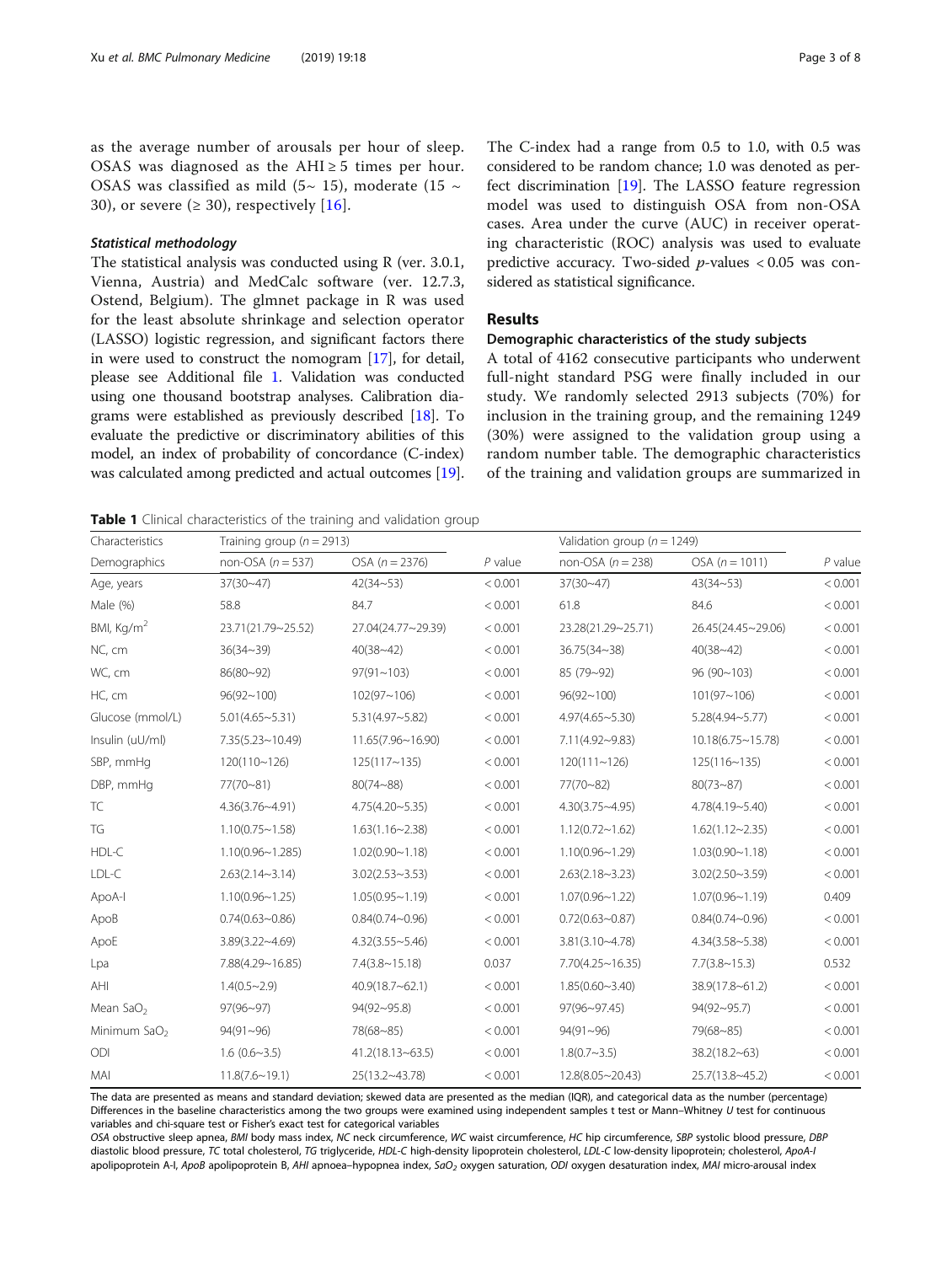Table [1](#page-2-0). No obvious differences were found between the two OSA groups or two non-OSA groups in terms of demographic characteristics. Patients in both OSA groups were older, more obese, and had poorer metabolic profiles and sleep variables, aside from ApoA-I and  $Lp(a)$  in the validation group (Table [1\)](#page-2-0).

#### Factor selection for the predictive model

The LASSO method is suitable for regression of highly dimensional data, as it can be used to extract the most important predictive factors from a primary dataset. In this study, a risk score was calculated for each subject via a linear combination of factors that were weighted by their coefficients. Eighteen variables were reduced to eight potential predictors using the LASSO regression model. Then, a coefficient profile plot was produced (Fig. 1a). A cross-validated error plot of the LASSO regression model is shown in Fig. 1b. The most regularized and parsimonious model, with a cross-validated error within 1 standard error of the minimum, included eight variables. The path of the coefficients included in this model, with varying log-transformed lambda values, is shown in Fig. 1b. The model incorporated eight independent predictors (age, sex, glucose, ApoB, insulin, BMI, NC, and WC) and was developed as a simple-to-use nomogram (Fig. [2\)](#page-4-0).

#### Validation of the nomogram

Validation of the nomogram was performed with a 1000 bootstrap analysis. In terms of the prediction of OSA,

the C-index for the nomogram was 0.839 in the training group. In the validation group, the C-index was 0.820, which exceeded 0.7 and thus indicated that the model is suitable and sufficiently accurate for patients with OSA. The calibration plots demonstrated an excellent correlation between observed and predicted OSA in both the training (Fig. [3](#page-4-0)a) and validation groups (Fig. [3b](#page-4-0)).

#### LASSO feature regression model

We established a LASSO feature regression model to visualize the differences between OSA and non-OSA directly. The cutoff point to distinguish OSA from non-OSA was 137.2 (which was calculated from the nomogram). All patients had a nomogram score, which were standardized using the following formula: (nomogram score − 137.2)/standard deviation. The y-axis represents the calculated value; the x-axis represents each patient (green bars are non-OSA and red bars are OSA). In our study, we included more OSA participants than non-OSA participants; thus, too many subjects with OSA resulted in the accumulation of colored blocks. So we randomly selected 537 OSA and with 537 non-OSA patients together to establish the LASSO feature regression model (Fig. [4](#page-5-0)). We also used this nomogram to distinguish OSA from non-OSA, non-moderate to severe and non-severe OSA using AHI cutoffs of 5, 15 and 30 events/hour. The ROC curves showed that the optimum diagnostic cutoff



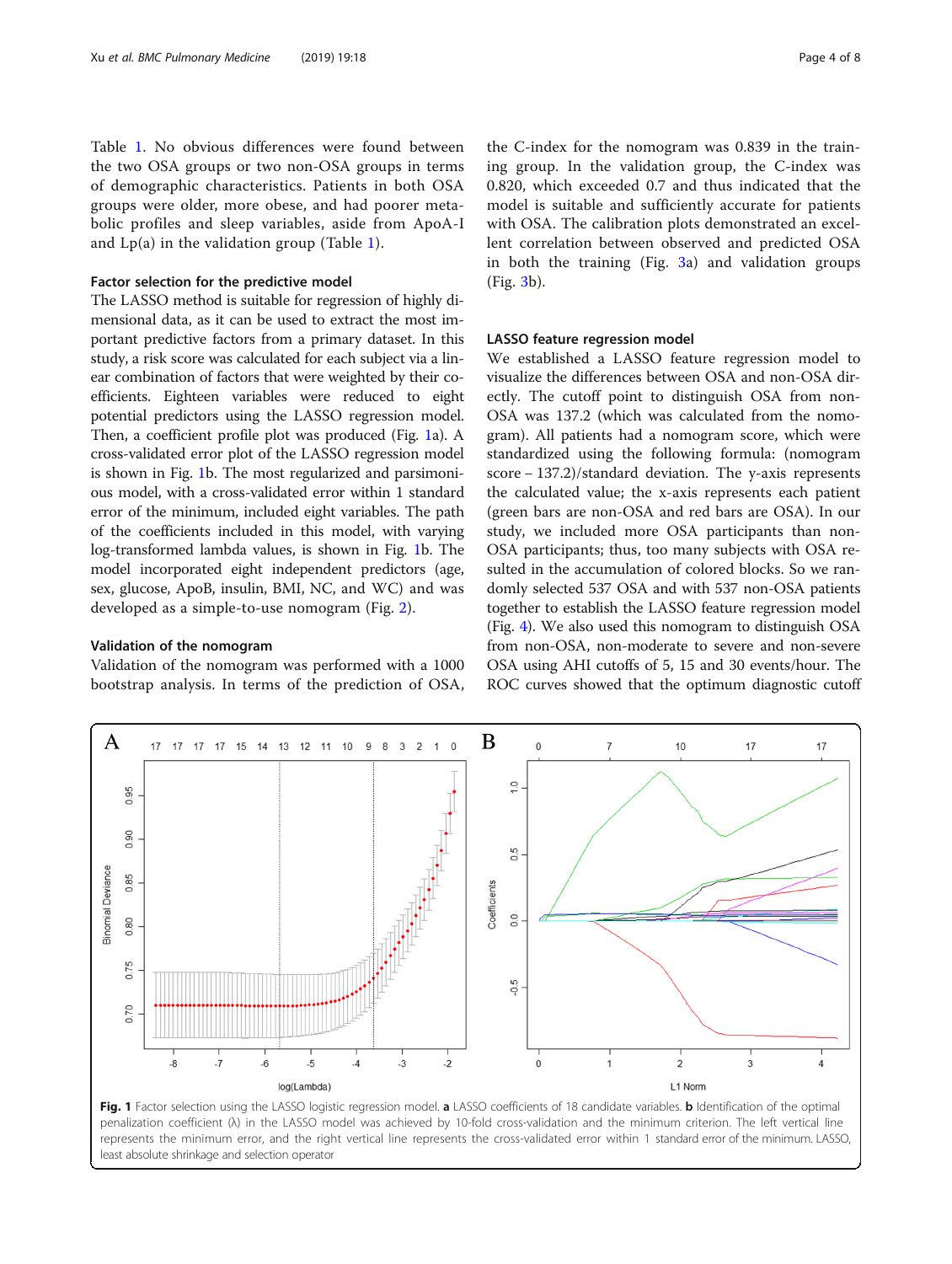<span id="page-4-0"></span>

point for the nomogram was relatively good (AUC = 0.84,  $AUC = 0.80$ , and  $AUC = 0.78$  respectively, Table [2\)](#page-5-0).

## An example for nomogram usage

To help new users understand how to proceed with this nomogram, we took one severe patients with OSA (AHI =

43.5 events per hour) for example (Table [3\)](#page-6-0). This subject is male, 51 years old, with mean of glucose, ApoB, insulin, BMI, NC, and WC 5.26 mmol/L, 1.02 g/L, 14.21 μU/mL,  $26.03 \text{ kg/m}^2$ , 40 cm, 95 cm, respectively. According to this nomogram, the total number of points for such a person is 158.5 (>cutoff of 137.2). This means this person referred

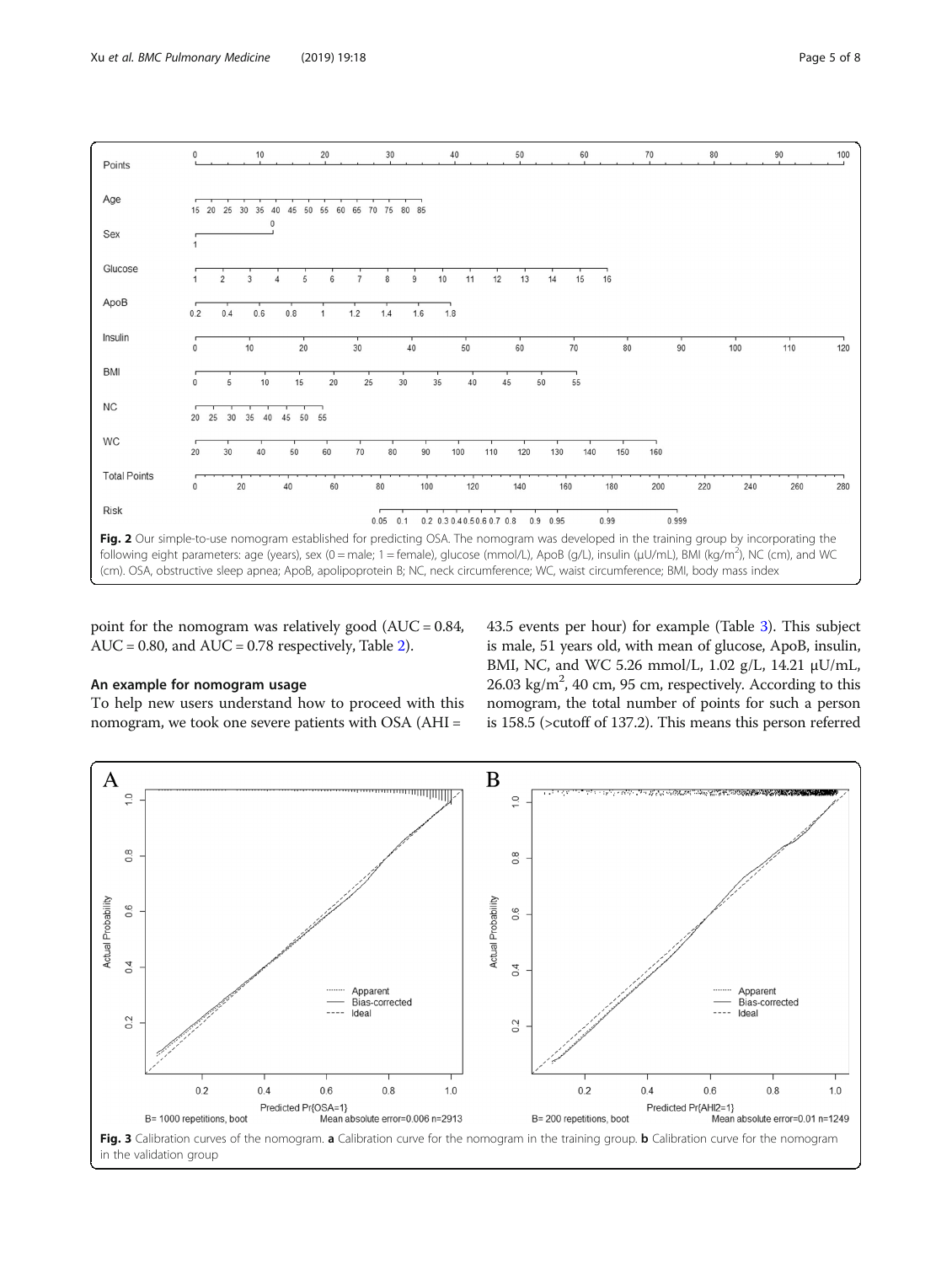<span id="page-5-0"></span>

to our sleep center, 96% risk to be OSA. He will be arranged to PSG monitoring earlier.

# **Discussion**

In this study, we developed and validated an easy-to-use nomogram as a new approach to diagnose OSA in a large clinical sample. The nomogram incorporates eight items: age, sex, glucose, ApoB, insulin, BMI, NC, and WC. To our knowledge, this is the first study to establish an objective model, including common demographic, anthropometric, and biochemical variables, to distinguish OSA from non-OSA. The nomogram showed good accuracy and discrimination.

In total, 18 candidate variables were used for construction of the nomogram, which was reduced to eight potential predictors using the LASSO regression method. LASSO is suitable for analyzing large sets of clinical factors and avoids overfitting [\[20\]](#page-7-0). Our nomogram suggested that obesity and presence of a glucose metabolic disorder may be good predictors of OSA. Furthermore, the nomogram may serve as a useful tool for optimal identification of patients at high risk for OSA. Thus,

therapeutic decisions will be better informed and the likelihood of early intervention for high risk patients would be increased, particularly in clinics lacking standard PSG equipment.

Luo M, et al. also established nomogram encompasses lots of subjective variables through an ordinal logistic regression procedure [[21\]](#page-7-0). They found that the discrimination accuracies of this nomogram for non-OSA, moderate-severe OSA, and severe OSA were 83.8, 79.9, and 80.5%, respectively. Our study has a bit lower sensitivities, but with similar AUC (nearly 0.8). The biggest difference from the above-mentioned research is our study used objective parameters which could be avoiding bias caused by questionnaire recalled by patients. Besides, our study also had some advantages such as using LASSO regression for analyzing clinical factors, 10-fold subjects than previous study and had validation group. Other studies also used clinical nomograms to calculate AHI and even estimate median survival time/ event-free survival [\[7,](#page-7-0) [22](#page-7-0)]. We will also extend the usage of nomograms in OSA in further prospective studies.

Table 2 The efficiency of nomogram for detecting OSA

|      | AUC-                | Sensitivity          | Specificity         | Positive likelihood<br>ratio $(+LR)$ | Negative likelihood<br>ratio (–LR) | PPV                 | <b>NPV</b>          |
|------|---------------------|----------------------|---------------------|--------------------------------------|------------------------------------|---------------------|---------------------|
| > 5  | $0.84(0.83 - 0.86)$ | $0.77(0.76 - 0.79)$  | $0.76(0.72 - 0.80)$ | $3.22(3.10-3.40)$                    | $0.30(0.30 - 0.40)$                | $0.93(0.92 - 0.94)$ | $0.43(0.41 - 0.46)$ |
| >15  | $0.80(0.79 - 0.82)$ | $0.75(0.730 - 0.77)$ | $0.72(0.69 - 0.75)$ | $2.66(2.50-2.80)$                    | $0.35(0.30 - 0.40)$                | $0.83(0.82 - 0.85)$ | $0.60(0.58 - 0.62)$ |
| > 30 | $0.78(0.76 - 0.79)$ | $0.73(0.71 - 0.76)$  | 0.69(0.66,0.71)     | $2.34(2.20 - 2.50)$                  | $0.39(0.30 - 0.40)$                | $0.70(0.68 - 0.71)$ | $0.73(0.71 - 0.74)$ |

Data in parentheses are 95% CIs

AUC area under the curve, PPV positive predictive value, NPV negative predictive value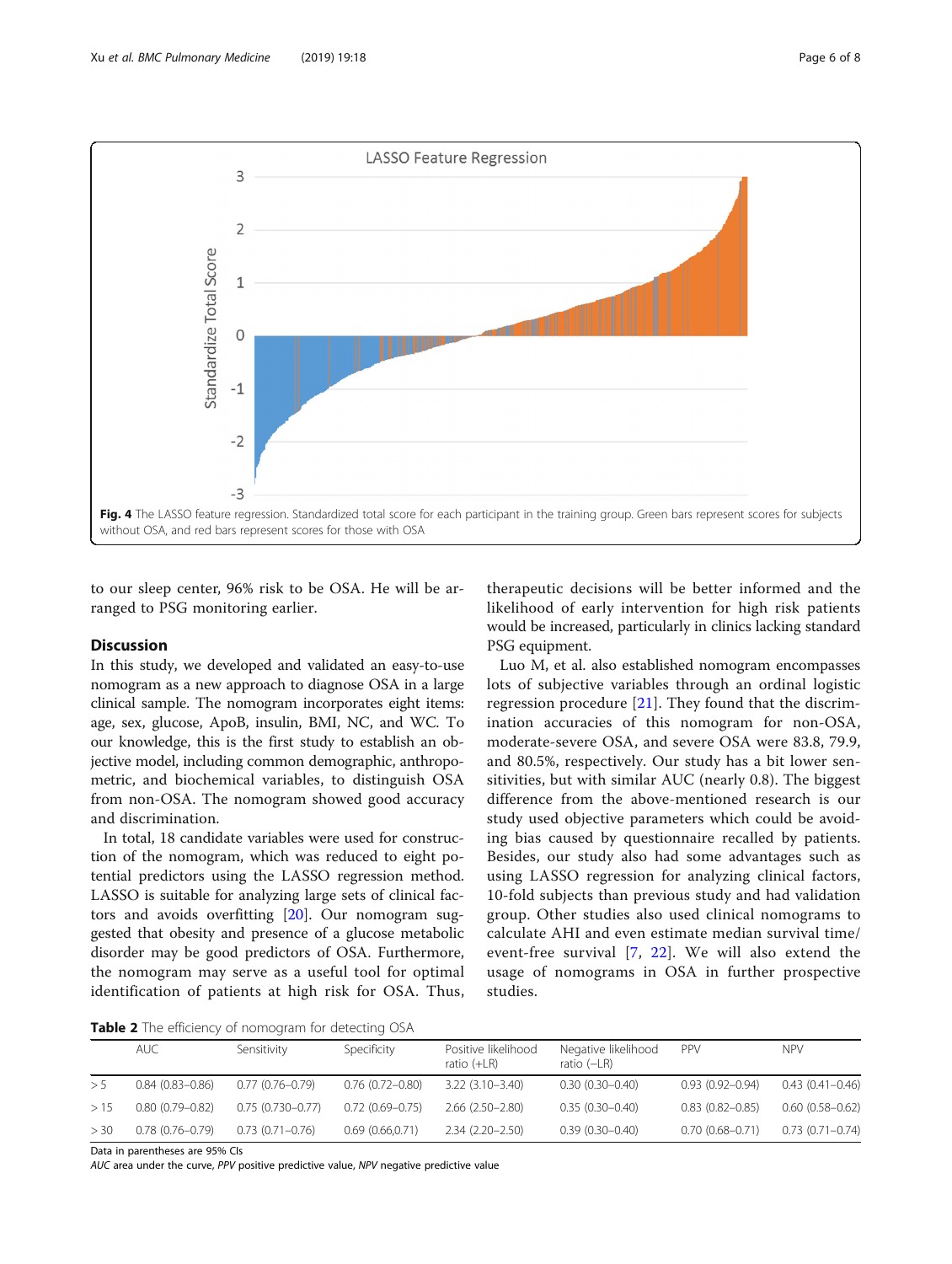<span id="page-6-0"></span>Table 3 an example of our simple-to-use nomogram usage

| Characteristics                     | Person |        |  |
|-------------------------------------|--------|--------|--|
|                                     | Value  | Points |  |
| age (years)                         | 51     | 17.5   |  |
| sex $(0 = male; 1 = female)$        | 0      | 12.5   |  |
| glucose (mmol/L)                    | 5.26   | 18     |  |
| ApoB (g/L)                          | 1.02   | 20     |  |
| insulin (µU/mL)                     | 14.21  | 12.5   |  |
| BMI ( $kg/m2$ )                     | 26.03  | 28     |  |
| NC (cm)                             | 40     | 12     |  |
| WC (cm)                             | 95     | 38     |  |
| Total number of points <sup>a</sup> | $(-)$  | 158.5  |  |

Person: patients with severe OSA (AHI = 43.5 events per hour), male, 51 years old, with mean of glucose, ApoB, insulin, BMI, NC, and WC 5.26 mmol/L, 1.02 g/L, 14.21 μU/mL, 26.03 kg/m<sup>2</sup>, 40 cm, 95 cm, respectively

OSA obstructive sleep apnea, ApoB apolipoprotein B, NC neck circumference, WC waist circumference, BMI body mass index

<sup>a</sup>The sum of points attributable for each patient's characteristic

OSA remains underdiagnosed and undertreated in clinical settings, given the substantial burden that it confers. Thus, several questionnaire-based prediction tools for OSA have been developed and validated. For example, in a recent meta-analysis, the sensitivity (specificity) of the BQ, SBQ, STOP, and ESS for detecting mild OSA was 76% (59%), 88% (42%), 87% (42%), and 54% (65%), respectively; for moderate OSA, the corresponding values were 77% (44%), 90% (36%), 89% (32%), and 47% (62%); and for severe OSA they were 84% (38%), 93% (35%), 90% (28%), and 58% (60%) [\[12\]](#page-7-0). Although the SBQ seems to be more accurate than the other three questionnaires for screening OSA, its relatively low specificity limits its clinical utility [[12\]](#page-7-0). One study assessed the ability of a simple, two-part questionnaire to predict OSA in a clinical setting; it showed high sensitivity (96.6%) but relatively low specificity (40.4%) [\[23](#page-7-0)]. However, the sample size (128 patients) in that study was relatively small. Shah et al. established a predictive model for sleep apnea that included age, BMI, snoring, and sex, and had a sensitivity of 0.77 and specificity of 0.75 [\[24](#page-7-0)]. However, a portable PSG rather than standard PSG was used in the Hispanic Community Health Study/Study of Latinos (HCHS/SOL) study, which may therefore have underestimated the severity of sleep apnea and also did not assess sleep stage, duration, or fragmentation (as noted by the authors [\[24](#page-7-0)]. The NoSAS score, a new screening tool that encompasses NC, BMI, snoring, age, and sex, was developed and validated in the HypnoLaus and EPISONO sleep cohort studies [\[25](#page-7-0)]. The NoSAS score seems marginally superior versus the BQ and ESS; however, its sensitivity and specificity are also low. Our objective nomogram seemed to perform better than traditional subjective questionnaires, however, this

conclusion needs to be treated with caution because of had no validation in other ethnic groups.

Our study was performed according to previously described screening principles (WHO, 1968). We employed a rigorous methodology and an appropriate cross-sectional study design. Although our study had strengths, such as a large sample size, and all samples were evaluated by standard PSG, certain limitations should also be addressed. First, we only used demographic, anthropometric, and biochemical data to establish the nomogram; however, OSA is also affected by genetic factors, as evidenced by genomewide association studies, and we did not consider genomic characteristics. Second, although our nomogram was developed in the context of a large sample size, and internal validation and external validation were performed, it has not been validated in different ethnic groups and populations. Third, the validation group was derived from the same institution as the training group, which makes it difficult to generalize the results to other populations. Therefore, we plan to externally validate our predictive model at other institutions. Fourth, the prevalence of OSA in our sleep center is higher than that in the general population; this high prevalence of OSA may have affected our evaluation of the predictive parameters by inflating their positive predictive value. Fifth, the assessment of biochemical variables raises concerns in term of money, time, and effort when compared with simple screening questionnaires. Lastly, the use of AASM 2007 scoring rules was not justified and could also be one of the potential limitations of our study.

## Conclusions

In conclusion, our simple-to-use nomogram, which incorporates demographic, anthropometric, and biochemical parameters, is considered to be a convenient tool for identifying undiagnosed OSA. This intuitive risk assessment tool may be useful for high-risk OSA subjects in clinical settings.

## Additional file

[Additional file 1:](https://doi.org/10.1186/s12890-019-0782-1) Introduction of and how to perform LASSO regression method (described by Pripp AH, et el's study). (DOCX 18 kb)

#### Abbreviations

AHI: Apnea-hypopnea index; ApoA-I: Apolipoprotein A-I; ApoB: Apolipoprotein B; AUC: Area under the curve; BMI: Body mass index; ESS: Epworth Sleepiness; HC: Hip circumference; LASSO: Least absolute shrinkage and selection operator; Lp(a): Lipoprotein (a); NC: Neck circumference; OSA: Obstructive sleep apnea; PSG: Polysomnography; ROC: Receiver operating characteristic; SBQ: STOP-Bang questionnaire; Scale BQ: Berlin questionnaire; WC: Waist circumference

#### Acknowledgements

The authors thank the medical and nursing staff of Department of Otolaryngology Head and Neck Surgery & Center of Sleep Medicine, Shanghai Jiao Tong University Affiliated Sixth People's Hospital.